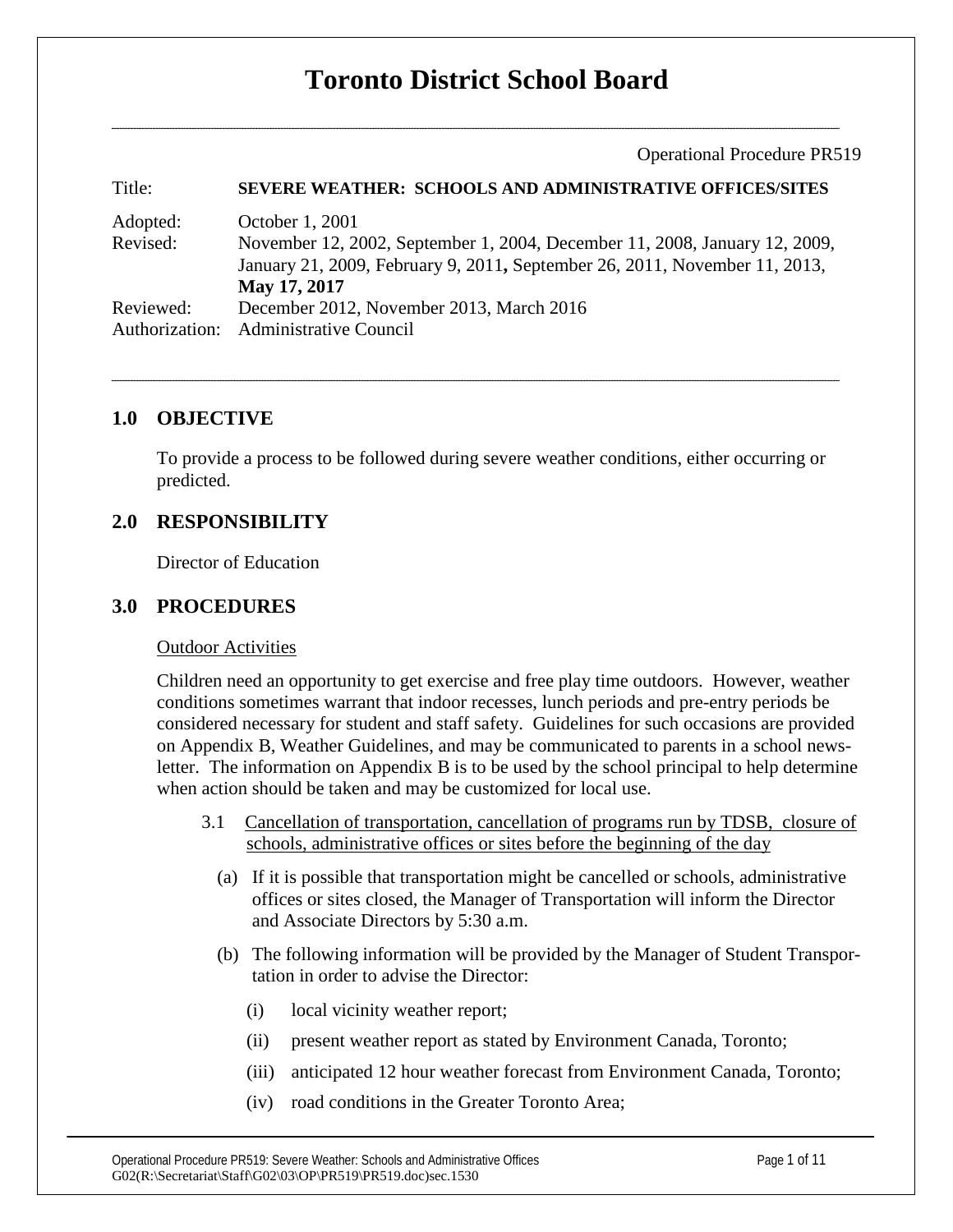- (v) condition of side streets and access to school parking lots;
- (vi) wind-chill factor;
- (vii) visibility;
- (viii) walking conditions;
- (ix) **freezing rain;**
- (x) blizzard conditions;
- (xi) other weather emergency factors; and
- (xii) information from the Toronto Student Transportation Group.
- (xiii) related decisions by co-terminus or surrounding boards.
- **(c) while conditions can vary across the City, there is an increased likelihood that bussing may be cancelled in Toronto, if the following conditions exist:**
	- **freezing rain;**
	- **blizzard conditions;**
	- **low driver visibility.**
- (d) The Director will make the decision to cancel transportation and/or close schools and/or administrative offices and/or sites by 5:45 a.m.
- (e) The Director will notify the Chair of the Board of the decision to cancel transportation services and/or close schools and/or administrative offices and/or sites.
- (f) The Director to notify the Associate Directors.
- (g) The Associate Directors will inform Senior Team. Superintendents of Education will inform Principals of schools affected by the decision to cancel transportation or close schools. Senior Team will inform staff in departments of responsibility as applicable (including Continuing Education, Child Care Services and Transportation).
- (h) Superintendents of Education will ensure that schools have established a plan for administrative coverage for schools in the event of school closure.
- (i) Senior Team (where applicable) will ensure that central departments have an established plan for administrative coverage of departments as required in the event of administrative office or site closure.
- (j) Communications
	- (i) The Office of the Associate Director responsible for Transportation will notify Communications and Public Affairs by 5:45 a.m.
	- (ii) Communications and Public Affairs will inform the media of the decision by 6:00 a.m.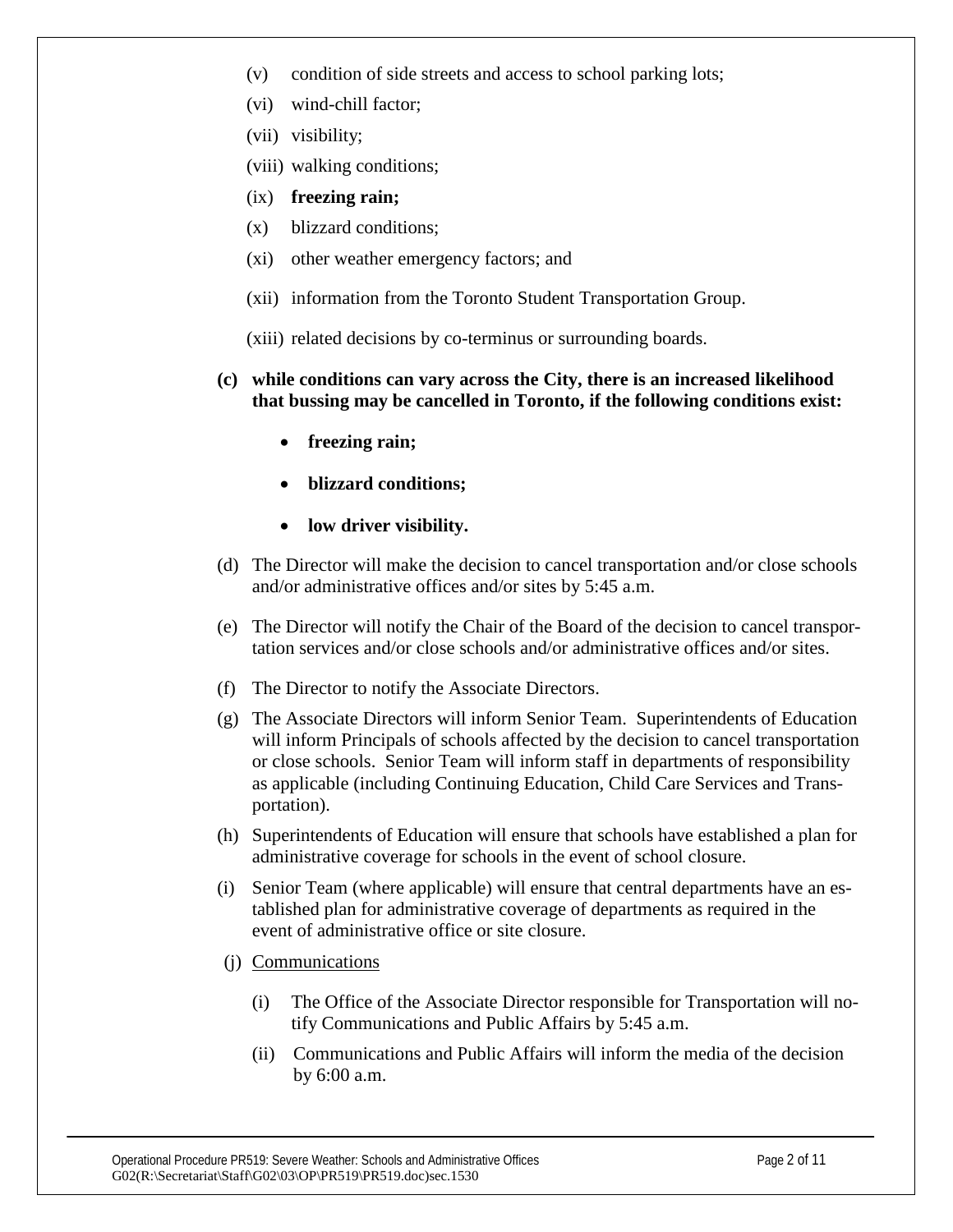(iii) Communications and Public Affairs will post/share information on the cancellation of transportation, closure of schools, administrative offices or sites on the TDSB website and by using social media channels.

#### 3.2 Transportation cancellation before the beginning of the school.

- (a) Transportation services cancelled at 5:45 a.m. will be cancelled for the entire day.
- (b) Cancelled transportation services include all excursions and school-toschool service.
- (c) Schools and Administrative offices or sites remain open when transportation services are cancelled, unless there is a decision to close schools, administrative offices or sites.
- 3.3 Early Closure: Cancellation of classes, cancellation of programs run by TDSB, early closure of schools, administrative offices or sites during the school day
	- (a) Conditions
		- (i) The decision to implement early closure will be made by 11:00 a.m.
		- (ii) The communication to close schools will be completed by 12:00 noon.
		- (iii) No student in JK to Grade 5 will be sent home until parents have been notified and the principal is assured that suitable arrangements have been made for the child's supervision.
		- (iv) Parents of students in Grades 6 to 12 may designate in writing that their child will be permitted to be dismissed early or remain at school until picked up (Form 519A, Section I).
		- (v) Students over 18 years of age may use their discretion.
		- (vi) Principals will provide supervision for all students whose parents or guardians have not been contacted or who have not previously indicated in writing their intentions during severe weather conditions.
		- (vii) During severe weather conditions, students will remain inside the school with adequate supervision until they have been picked up.
	- (b) Advancing transportation schedule during the school day
		- (i) If it is necessary to advance the transportation schedule, the Associate Director responsible for Transportation for will consult with the Director. The decision to advance transportation will only occur in exceptional circumstances.
		- (ii) The Associate Director responsible for Transportation will advise the Director based on the conditions outlined in 3.1 b). The Director will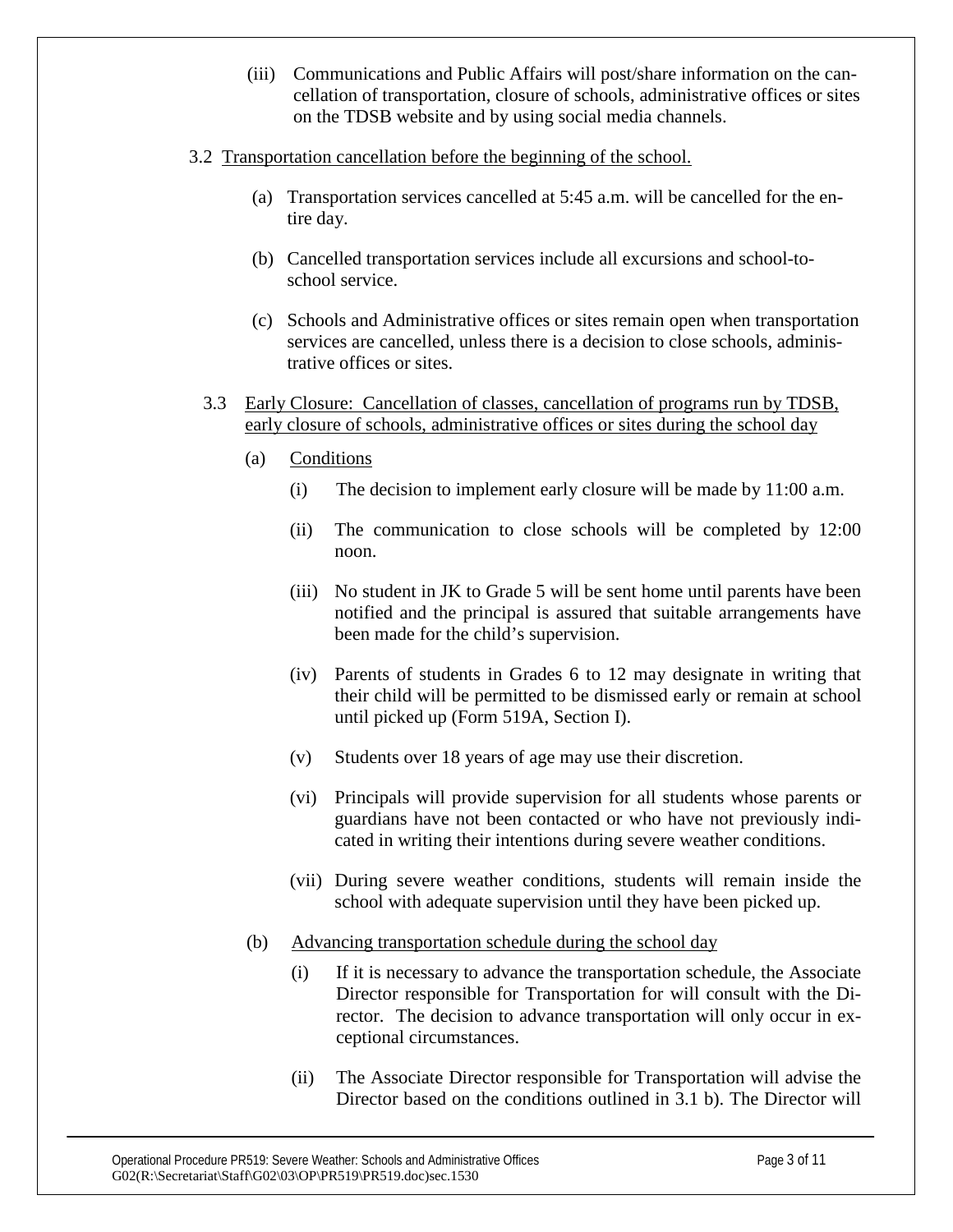make the decision to move up the transportation schedule and/or to the early closing of schools by 11:00 a.m.

- (c) Communications in the event of midday closure
	- (i) The Director will inform the Chair of the Board.
	- (ii) The Associate Director responsible for Transportation will inform the Communications and Public Affairs.
	- (iii) The Associate Director responsible for Transportation will inform Senior Team. Senior Team will inform staff in departments of responsibility as applicable (including Continuing Education, Child Care Services).
	- (iv) Superintendents of Education will inform Principals of schools affected by the decision. Principals assume responsibility for early dismissal of students.
	- (v) The Principal or Vice-Principal will communicate to parents and remain at the school until all students have been picked up.
	- (vi) Communications and Public Affairs will inform the media of the decision by 11:30 a.m.
	- (vii) Communications and Public Affairs will post/share information on the cancellation of transportation, closure of schools, administrative offices or sites on the TDSB website, through e-mail and by using social media channels.
	- (d) Early Dismissal of school, administrative office or site staff
		- (i) Principals may begin to dismiss teaching and support staff (excluding caretaking staff) following a closure announcement once all students are home, or dismissed as pre-planned, or their parents have been contacted and arrangements made;
		- (ii) The Principal or Vice-Principal will remain at the school until all students have been picked up;
		- (iii) The Principal will inform their Superintendent of Education once all students have been picked up, staff has been dismissed and the school is secured (as applicable).
		- (iv) The decision of early dismissal for staff who do not work in a school will be made at the discretion of the supervisor, based on system needs and the responsibilities of the department
- 3.5 Attendance of Staff and Recording of Absences when Schools, Administrative Offices or Sites Are Open – Regular Working Day

Operational Procedure PR519: Severe Weather: Schools and Administrative Offices Page 4 of 11 G02(R:\Secretariat\Staff\G02\03\OP\PR519\PR519.doc)sec.1530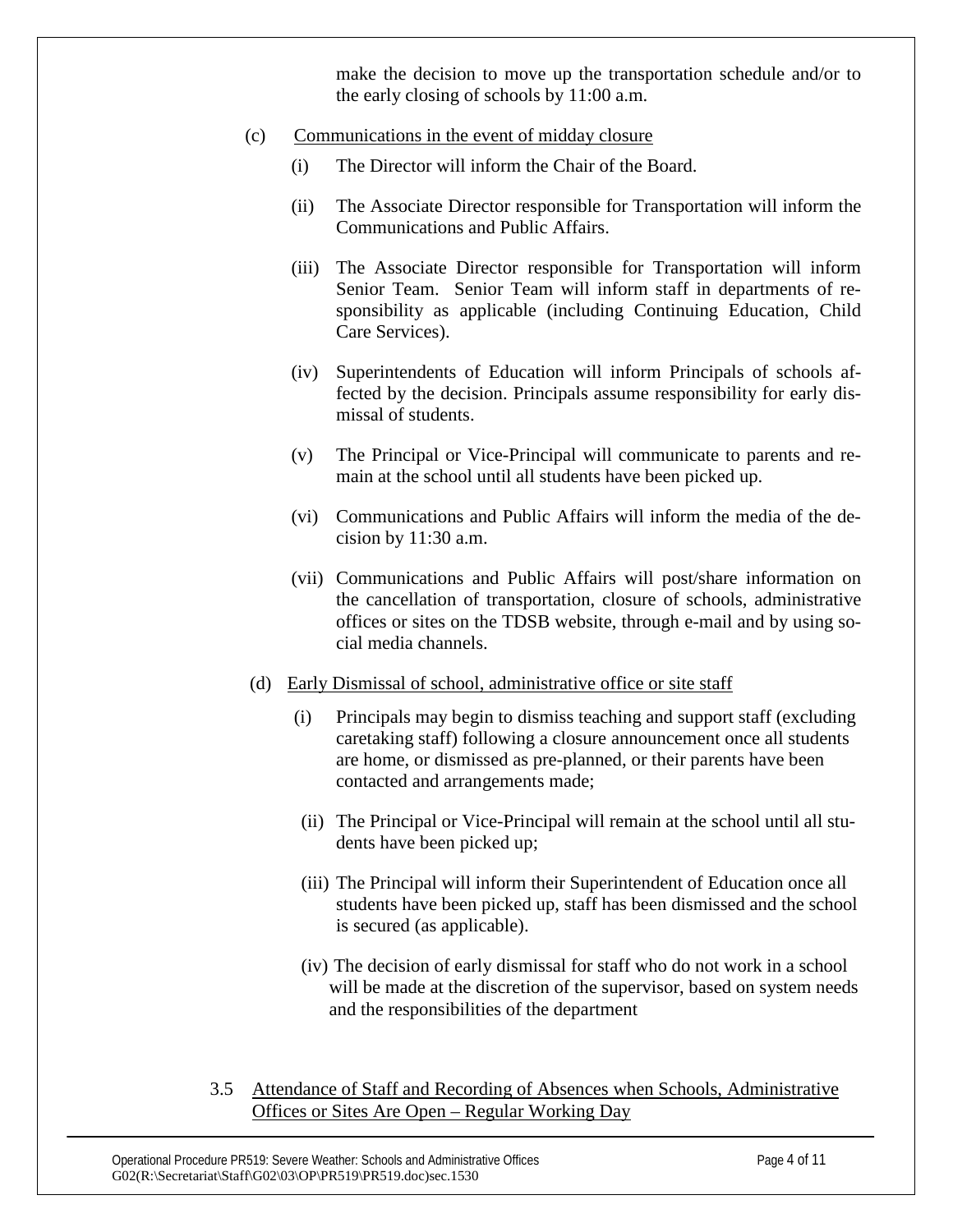#### 3.5.1 All employees will:

- (i) make every effort to come to work at their regular location unless otherwise informed;
- (ii) become familiar with Severe Weather operational procedures;
- (iii) listen to media outlets for information regarding closure decision;
- (iv) visit the TDSB website for information;

#### Communications and Public Affairs will:

- (i) prepare a sample letter (see Appendix A) and Weather Guidelines (Form 519B, Section I) informing parents/guardians of Severe Weather operational procedures;
- (ii) communicate any school closure message to media by 6:00 a.m. or for early school closure by 11:30 a.m.;
- (iii) inform the public of closures through the media, the TDSB website and social media;

#### Facility Services will:

- (i) ensure staff access to 5050 Yonge Street regardless of closing;
- (ii) inform and direct caretaking staff regarding closure;
- (iii) copy Principals on caretaking direction.

#### Caretaking Staff will:

- (i) make every effort to come to work and open the building;
- (ii) refer to The Caretaking Handbook, section E.16 for further information.
- (iii) take direction regarding closure from Executive Officer, Facility Services or designate.

#### Childcare operators will:

- (i) review Severe Weather operational procedure;
- (ii) follow their own established protocol for informing parents/guardians regarding school closure.
- (iii) not be permitted to occupy school space during a school closure announced prior to school opening;
- (iv) be permitted to remain open until children are picked up in the event of school closure announced during the school day.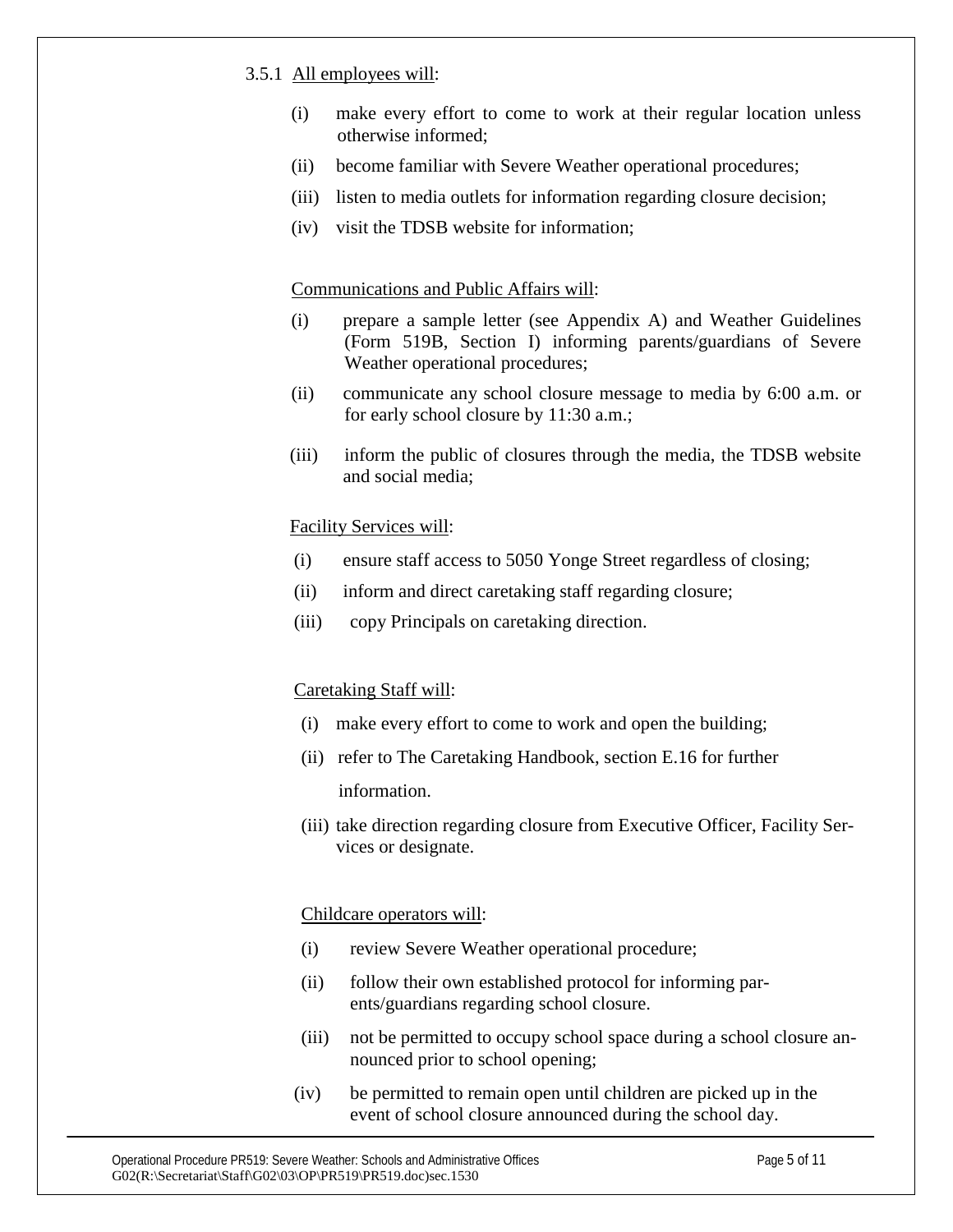### Continuing Education will:

- (i) consider with the Associate Director responsible for Transportation, the factors listed in 3.1 b) in deciding cancellation of evening classes when schools are open during the day;
- (ii) share decision to cancel evening classes with Continuing Education program staff by 4:30 p.m.;
- (iii) for Saturday classes, consider with the Director, factors listed in 3.1 b) and decide by 5:30 a.m. the status of Saturday classes;
- (v) share decision to cancel Saturday classes with Continuing Education program staff by 6:00 a.m.;

## 3.5.2 Attendance and Duties

- (a) Facilities staff should refer to The Caretaking Handbook, section E.16 for further information.
- (b) If an employee is unable to report to work on time, due to severe weather conditions (e.g., extreme weather conditions at the employee's home area or between the home area and the employee's work site) she/he must call the Manager/Principal/Superintendent to advise them of the situation.
- (c) All employees will be expected to remain on duty until the end of the regular working day unless other directions are issued by the Director's Office.
- (d) If weather conditions are determined by the Director to be so severe that they warrant an earlier dismissal for staff, the Manager/Principal /Superintendent will permit employees to leave, at the time specified, in the Director's announcement with no loss of pay to the employee. An early dismissal would only be authorized when the safety and supervision of all students is ensured.

# 3.5.3 Reporting Absences When Schools & Sites are Open to Students - Regular Working Day

- (a) If, in the opinion, of the Director or designate, due diligence was exercised by the employee in attempting to get to their regular work location, the employee will be paid for the day with a deduction from Miscellaneous Leave credits under Special Circumstances Approved by the Director.
- (b) If no Miscellaneous Leave credits remain in the employee's account or if the employee is not eligible for Miscellaneous Leave credit, the employee will be given a leave of absence without pay or may use a vacation credit, if so entitled.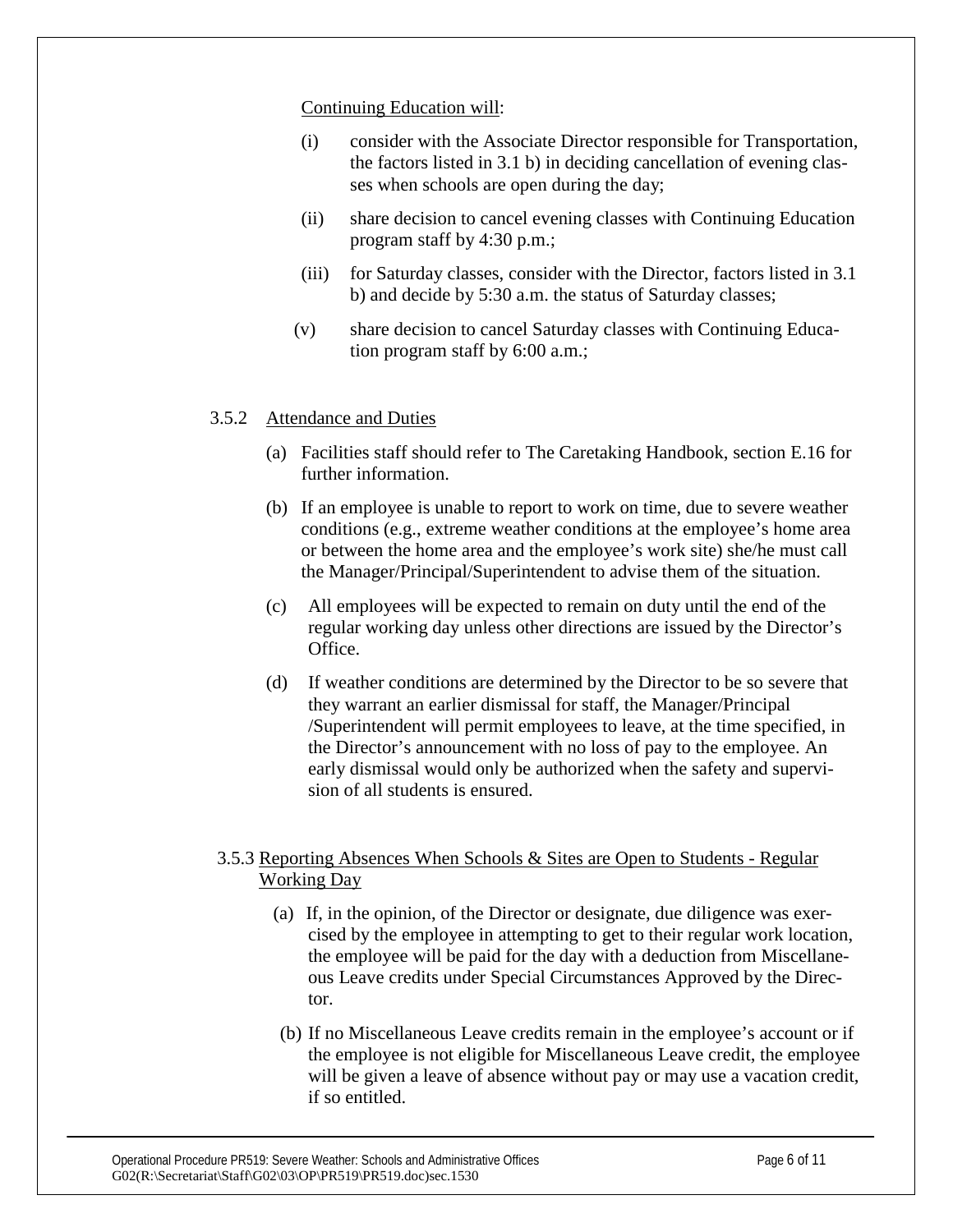(c) For employees who do not have any remaining vacation days nor a vacation allocation, a leave of absence without pay will be granted.

| 3.6 For More Information Contact |                                |                                                                                         |  |
|----------------------------------|--------------------------------|-----------------------------------------------------------------------------------------|--|
|                                  | <b>Student Transportation:</b> | Manager, Student Transportation,<br>416-394-6190                                        |  |
|                                  | <b>School Operations:</b>      | Appropriate Superintendent of Education                                                 |  |
|                                  |                                | Communications and Public Affairs: Manager, Media Relations and Issues,<br>416-518-5551 |  |

# **4.0 APPENDICES**

Appendix A: Sample Letter to Parent/Guardian Appendix B: Weather Guidelines Appendix C: Sample Letter for Day Before Potential Closure

# **5.0 REFERENCE DOCUMENTS**

Form 519A: Severe Weather Conditions, Permission to Leave School Form 519B: Severe Weather, Work With Your School for Student Safety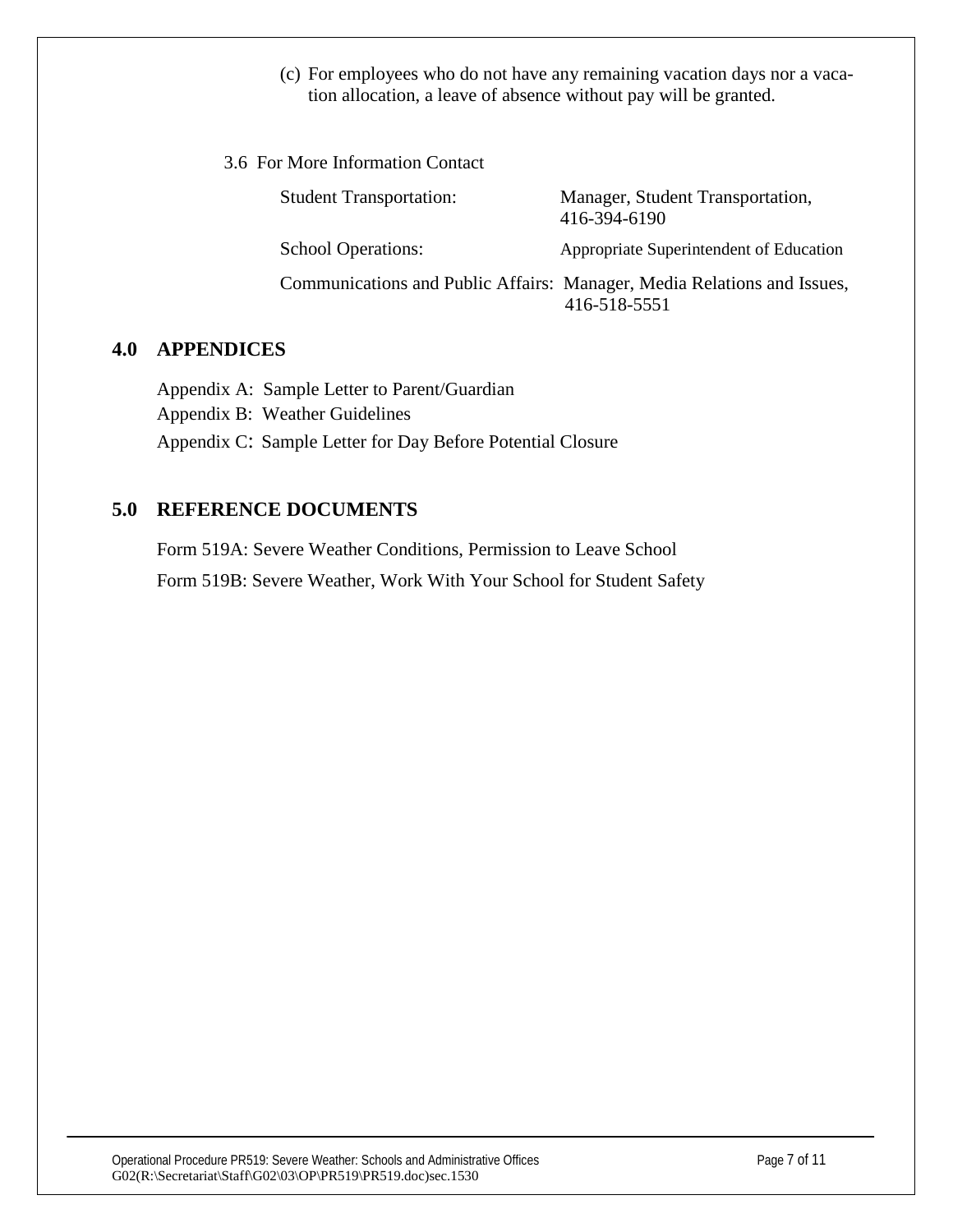Operational Procedure PR519 Severe Weather: School Procedure Appendix A

# **LETTER FOR START OF YEAR**



School Name **Address** 

Phone Number

Date

Dear Parent/Guardian:

Occasionally, severe weather conditions may require the Toronto District School Board (TDSB) to cancel transportation and/or close schools. This may occur before the beginning of the school day or, if conditions become severe, during the school day. To ensure the safety and welfare of students and staff during school hours, the Board's Severe Weather operational procedures (PR519) will guide decisions and operations.

The safety and welfare of students is a shared responsibility with parents and guardians. It is important for everyone to understand how the Board operates under unusual weather conditions. Please familiarize yourself with the following procedures and communication plan so together we can ensure the safety of the students entrusted in our care.

#### **School Closures or Bus Schedule Changes Due to Severe Weather**

• The decision to close schools is made by the Director of Education. Should a cancellation or closure (occurring before or during the school day) be necessary, information will be posted on the TDSB website, shared through TDSB social media and provided to local media outlets.

## **Child Pick-up**

• Please be prepared to pick up your child or make arrangements for your child, if required, should schools close early or if transportation schedules change. Staff will provide supervision for all students whose parents or guardians have not been contacted or who have not previously indicated in writing their intentions during severe weather conditions. Students will remain inside the school until they have been picked up. The Principal or Vice-Principal will communicate to parents and remain at the school until all students have been picked up.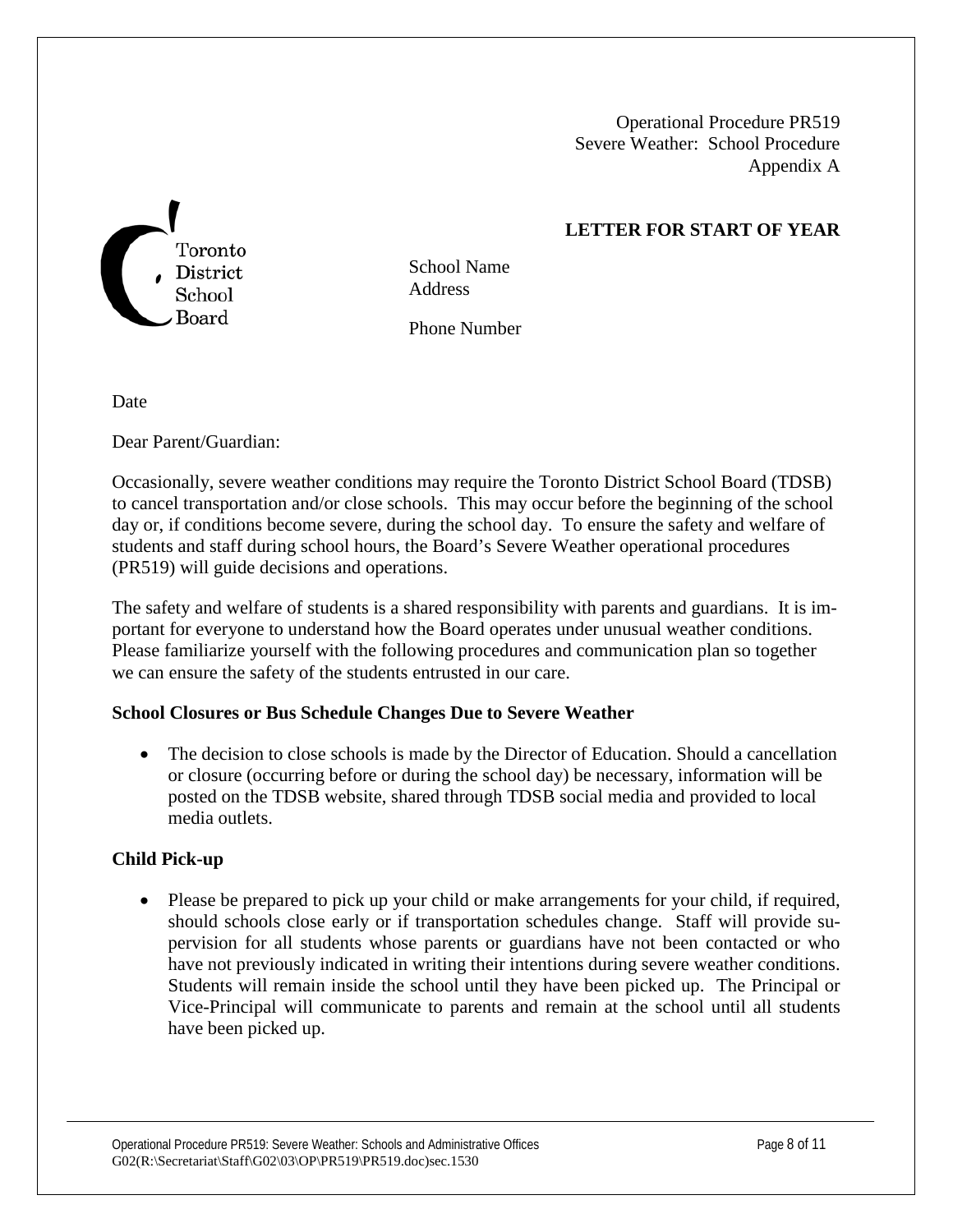#### **Arrangements for Students**

- For students in JK Grade 5, parents will be notified and suitable arrangements for the child's safety will be made.
- For students in Grade 6 to 12, parents are required to designate in writing if the student is to be dismissed early or to remain at school to be picked up. This form (PR519A) is to be completed in September.
- Students over 18 may use their discretion when to leave.

#### **Contacting Parents and Guardians**

• Please ensure that your school has an emergency number where you, or a responsible adult to whom you are willing to entrust the care of your child, can be contacted.

Thank you for your cooperation. Should you have any questions, please contact the school.

Sincerely,

Principal

The above procedures are intended to clarify the role of schools and parents in the event of severe weather conditions. They are intended to ensure the safety of our students. We hope that they alleviate any concerns that you have about the safety of your children under such unusual circumstances.

Operational Procedure PR519: Severe Weather: Schools and Administrative Offices Page 9 of 11 G02(R:\Secretariat\Staff\G02\03\OP\PR519\PR519.doc)sec.1530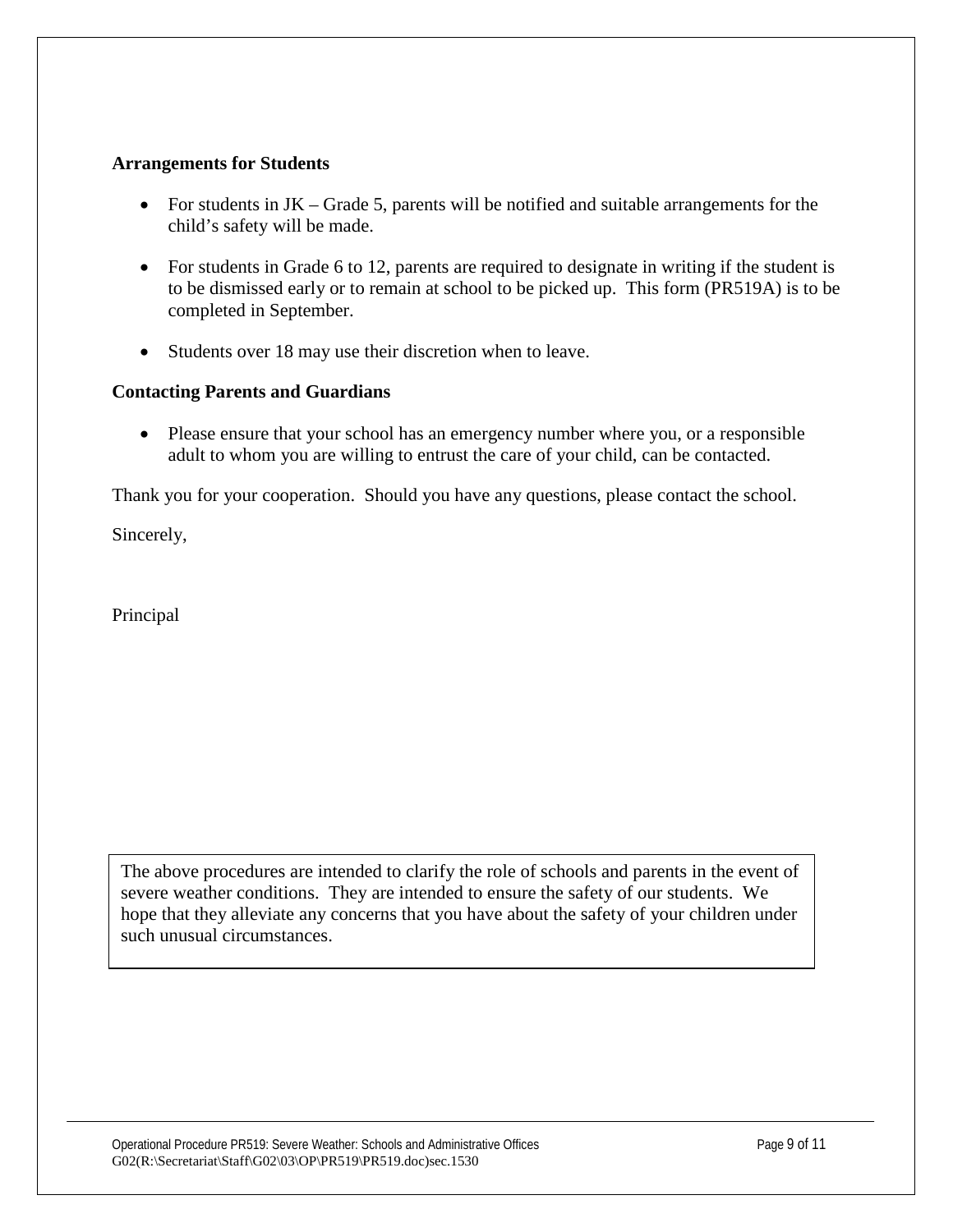Operational Procedure PR519 Severe Weather: School Procedure Appendix B

#### **Weather Guidelines**

## *[add name of school here]*

### *This information will be used by the school principal to help determine when action should be taken and may be customized for local use.*

Children need an opportunity to get exercise and free play time outdoors, however, weather conditions sometimes warrant that indoor recesses, lunch periods and pre-entry periods be considered necessary for student and staff safety.

Conditions warranting indoor recesses

- (a) Rain, thunderstorms, lightning, hail, extreme winds and extreme cold.
- (b) Cold weather: When temperature and/or windchill factor indicates -28C or lower children will remain indoors due to risk of frostnip and frostbite.

When an extreme cold weather alert is issued or when temperatures and/or windchill factor indicates –20 to –28C, recesses may be shortened to 10 minutes and lunch recess be 20 minutes depending on local conditions. Children should be monitored closely for signs of frostnip, frostbite or difficulty breathing.

(c) Humidity, Heat and Smog Alerts: The City of Toronto issues heat alerts and heat emergencies based on the daily forecast from May to September. Alerts are posted on the Web site [www.toronto.ca/health](http://www.toronto.ca/health) or available by calling (416) 338-7600. Staff and students should be vigilant about their level of activity and should take frequent breaks for water in order to remain adequately hydrated.

#### Other conditions:

Weather conditions change during the day. When necessary and if the weather is questionable, the school principal will consult the Environment Canada's www.weatheroffice.ec.gc.ca or Toronto Public Health Web sites for information.

During extreme weather conditions, parents and students may wait inside *[insert appropriate school location here]* up to 15 minutes prior to the entry or dismissal bells.